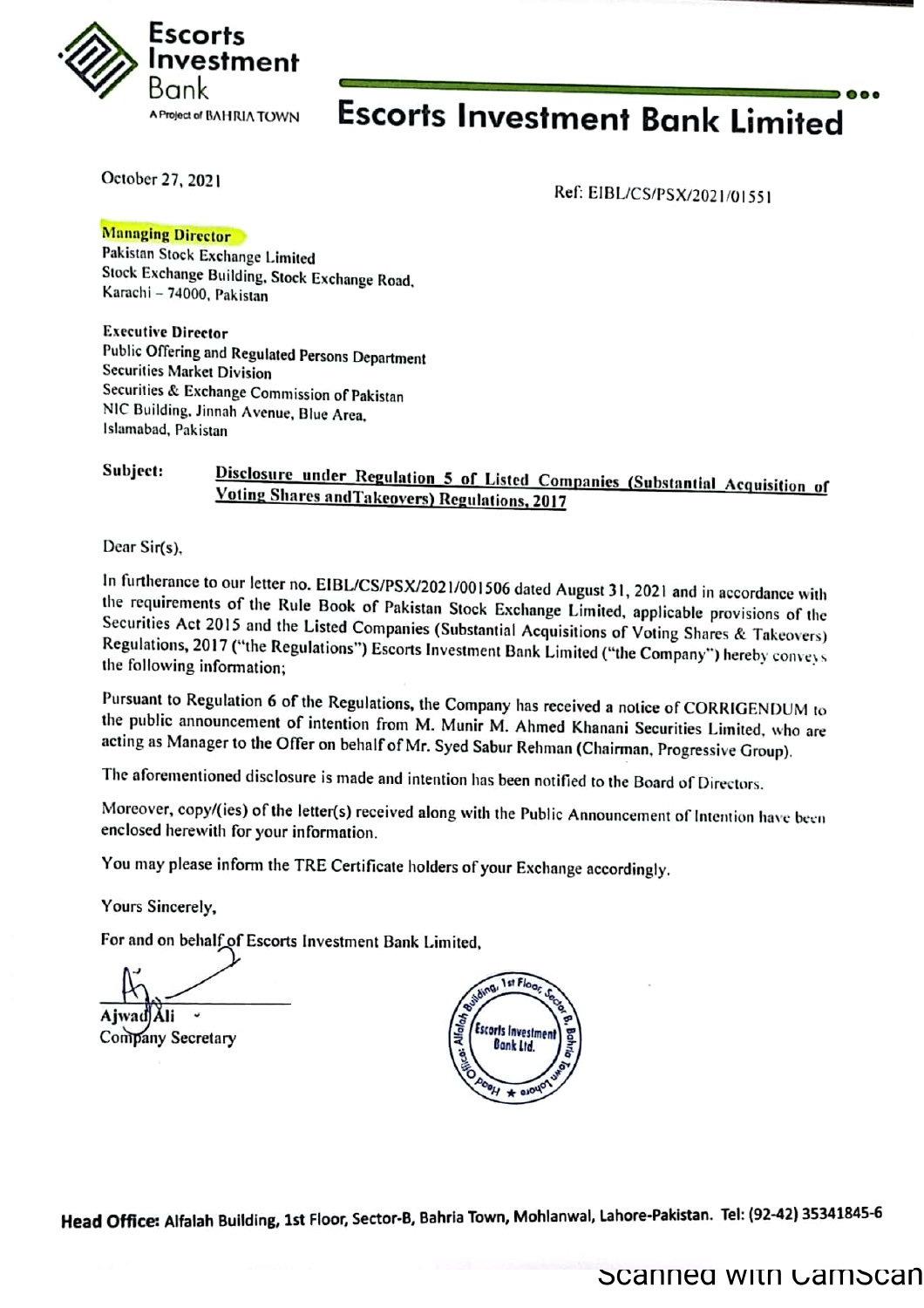

*Mohammad Munir Mohammad Ahmed Khanani Securities Limited. TRECHolder (Code 084) : Pakistan Stock Exchange Ltd www.munirkhanani.com*

October 27,2021

## The General Manager

Listing Department Pakistan Stock Exchange Stock Exchange Building Stock Exchange Road Karachi

Executive Director Public Offering and Regulated Persons Department Securities Market Division Securities & Exchange Commission of Pakistan NICBuilding, Jinnah Avenue **Blue Area** Islamabad, Pakistan

### Chief Executive Officer

Escorts Investment Bank Limited Alfalah Building, 1<sup>st</sup> Floor, Sector B Bahria Town, Mohlanwal Lahore, Pakistan.

## SUBJECT: CORRIGENDUM TO THE PUBLIC ANNOUNCEMENT OF INTENTION DATED SEPTEMBER 01, 2021 BY MUHAMMAD MUNIR MUHAMMAD AHMED KHANANI SECURITIESLIMITEDON BEHALFOF MR. SYEDSABUR REHMAN (CHAIRMAN, PROGRESSIVE GROUP) AND M/S J.R. DALLAS WEALTH MANAGEMENT TO ACQUIRE MORE THAN 50% SHARES AND CONTROL OF ESCORTS INVESTMENT BANK LIMITED (THE "TARGET COMPANY")

### Dear All

We write with reference to the Public Announcement of Intention ("PAI") dated September 01, 2021 made by Muhammad Munir Muhammad Ahmed Khanani Securities Limited on behalf of Mr. Syed Sabur Rehman (Chairman, Progressive Group) And M/S J.R.Dallas Wealth Management.

With respect to the PAl, we hereby inform the addressed parties through the corrigendum annexed hereto, that there has been a change in the proposed acquirers, as a result of which only Mr. Syed Sabur Rehman (Chairman, Progressive Group) isnow proposed to acquire more than 50%sharesand control of the Target Company.

In accordance with Regulation 6(8) of the Listed Companies (Substantial Acquisition of Voting Shares and Takeovers) Regulations 2017, we are duly submitting the annexed corrigendum to the PAI confirming the foregoing changes.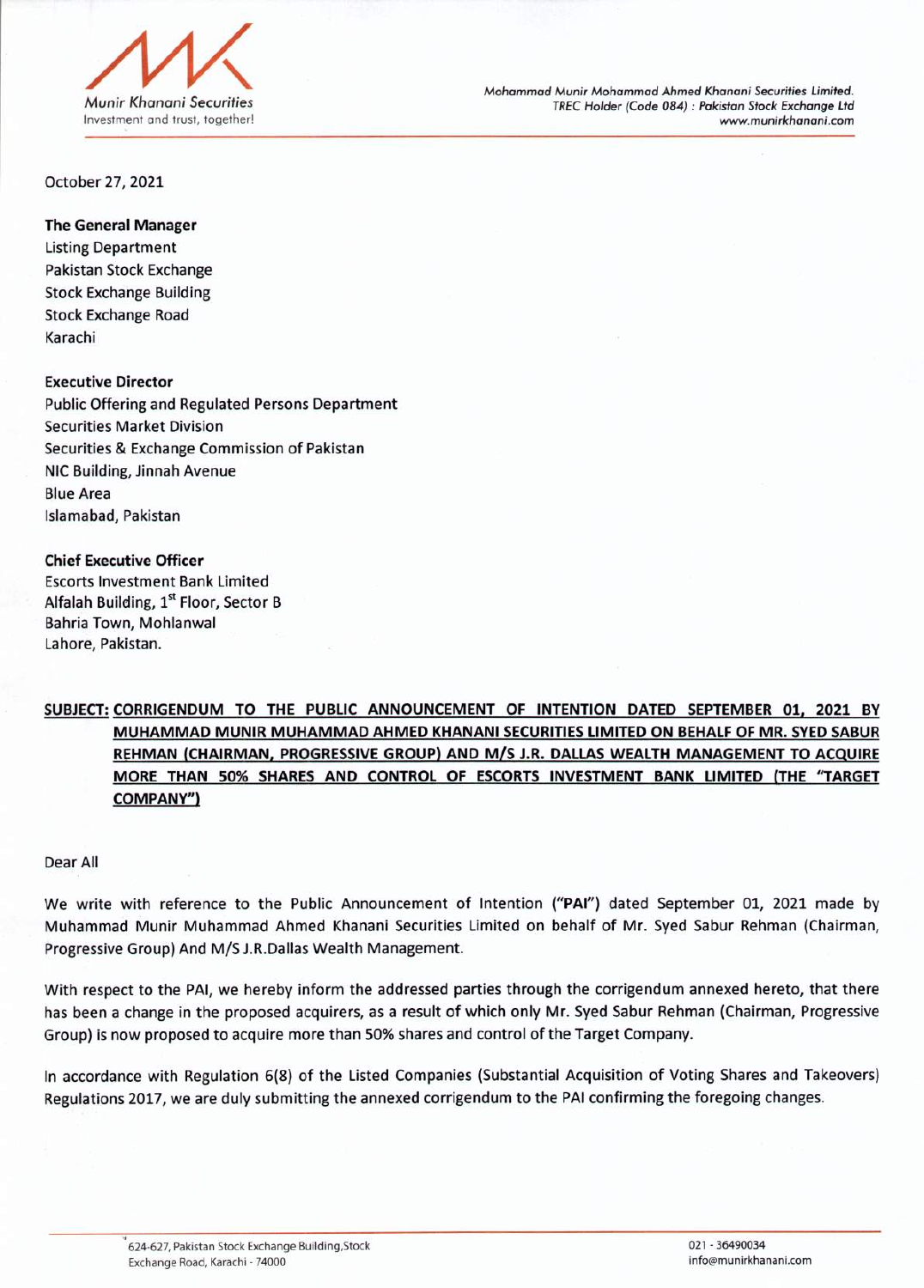

*Mohammad Munir Mohammad Ahmed Khanani Securities Limited. TRECHolder* (Code 084) : *Pakistan Stock Exchange* Ltd *www.munirkhanani.com*

The corrigendum to the PAl shall be published in the same newspapers in which the original PAl was published namely, The Nation and Roznama Nawaiwaqt.

The corrigendum is duly enclosed herewith.

Yours sincerely



Muhammad Munir Muhammad Ahmed Khanani Securities Limited

Manager to the Offer